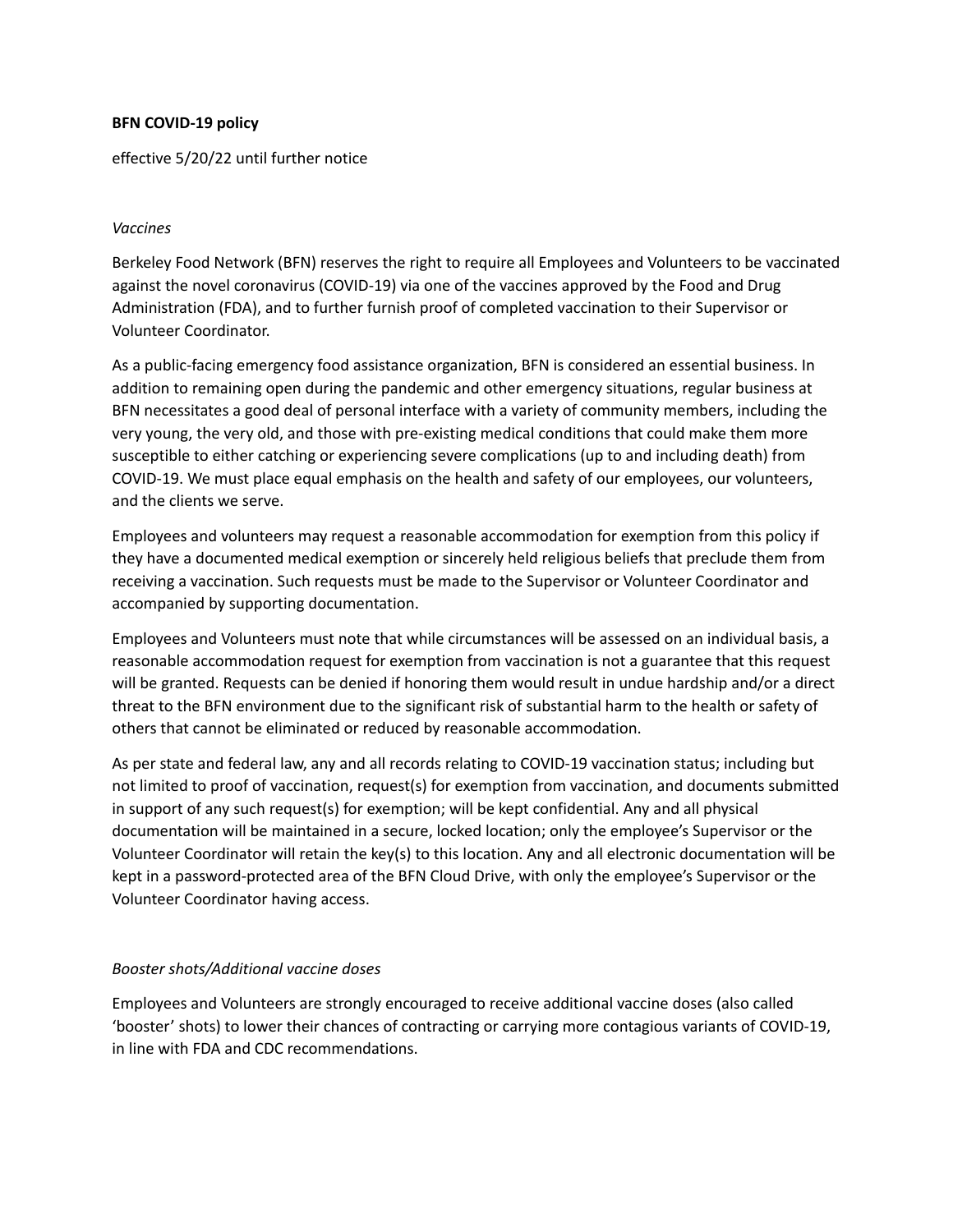### *Masks*

In late April 2022, COVID-19 cases in the Bay Area began to rise again. Accordingly, BFN will once again be making masks mandatory inside the warehouse and kitchen, effective May 20, 2022. Although outdoors transmission is vanishingly rare, volunteers and clients are encouraged to wear masks on the pantry line as well.

We ask all employees, volunteers, partners, and clients to continue to observe social distancing, good hygiene practices, and to stay home and immediately alert their supervisor, contact, and/or the Volunteer Coordinator if they are feeling unwell. The following outlines best practices for wearing a mask:

- 1. N45 or KN95 masks are the most effective against the transmission of all known variants of COVID-19 as of the date of this policy. BFN is happy to provide such masks to employees and volunteers upon request.
- 2. Mask hygiene: N95s and KN95s may be reused; however, it is recommended that one has multiple masks to 'rotate' across days. Masks may be sanitized with a UV light or time: the virus may take up to 72 hours to 'break down' on surfaces, so allowing a mask to 'air out' inside a paper bag for three days before reuse is also acceptable.
- 3. Masks must be well-fitting and cover the mouth **and** nose at all times, including and especially when speaking. Masks may be removed only under the following circumstances while inside the warehouse or kitchen:
	- a. To swab oneself for a rapid/antigen test
	- b. To briefly drink
	- c. To briefly change or adjust masks
	- d. In the restroom
	- e. To blow one's nose (**do not** remove your mask to cough or sneeze; only blow your nose while socially distanced from others)
	- f. While eating in the Community Room (please do your best to socially distance from others)

This revised mask mandate will remain effective until further notice, contingent on local case rates and health department guidance.

# *When Testing is Required:*

Employees and Volunteers will be required to complete an antigen "rapid" test and/or a PCR test under the following circumstances:

- 1. Known **exposure** to COVID-19 through close contact with a person who has tested positive for COVID-19 within the time period that person was contagious (up to two days before onset of symptoms and/or a positive test result, and 5-10 days after onset of symptoms and/or a positive test result).
- 2. Experiencing any COVID-19 **symptoms**: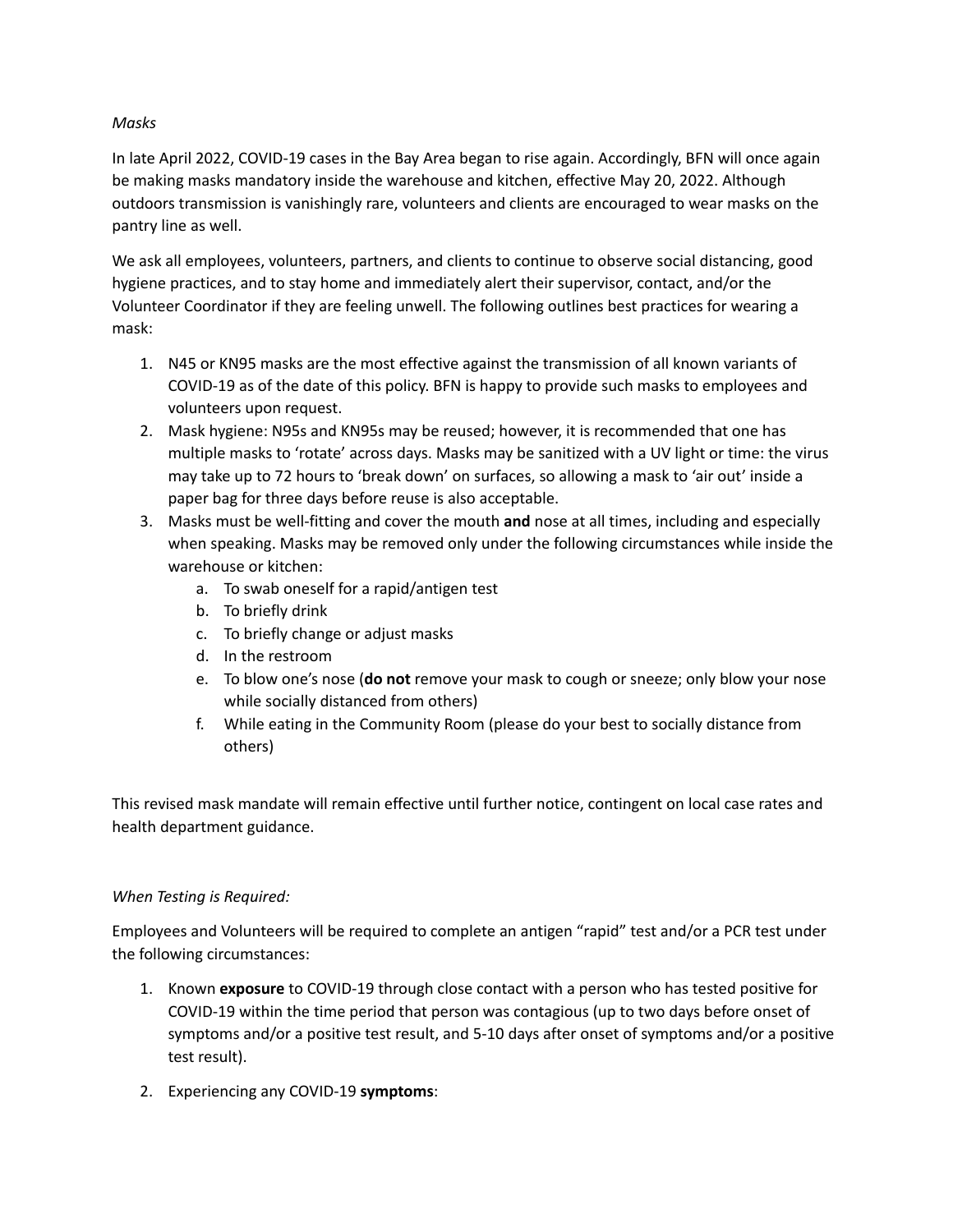- a. Fever or chills
- b. Cough
- c. Shortness of breath or difficulty breathing
- d. Fatigue
- e. Muscle or body aches
- f. Headache
- g. New loss of taste or smell
- h. Sore throat
- i. Congestion or runny nose
- j. Nausea or vomiting
- k. Diarrhea
- 3. Commercial **travel** (ie, airline, cruise, or Amtrak) requiring extended periods of time in close proximity with others, either while traveling or at a destination (ie, a convention or festival).
	- a. The Supervisor and/or Volunteer Coordinator will exercise judgment regarding exposure risks associated with travel, taking into account factors such as:
		- i. Whether any and all venues visited at the destination enforce precautions such as masking, vaccinations, or negative antigen or PCR tests.
		- ii. Whether the governing entities of the destination (municipal, state, or national government) enforce best practices in line with those of the City of Berkeley, County of Alameda, and/or State of California, to mitigate the spread of COVID-19.
		- iii. Current local infection rates at the destination or at any stops/layovers along the way.
		- iv. Whether the employee or volunteer experienced additional exposure to infected individuals during travel or at destination; and whether the employee or volunteer is experiencing symptoms of COVID-19.

# *Testing procedures:*

There are two types of COVID-19 tests: (1) Antigen tests, also called rapid tests or at-home tests, which provide results within 10-20 minutes and (2) PCR tests, which are administered by a health authority and sent to a laboratory for processing. PCR tests are believed to be more accurate, while antigen tests are faster but carry a slim possibility of giving a false positive. However, once a person contracts COVID-19, they are capable of testing positive through a PCR test for up to 90 days after infection, even if they are no longer experiencing symptoms and are no longer contagious. For this reason, antigen tests are the most reliable way to test individuals who have tested positive for COVID-19 in the past 90 days.

**Volunteers:** Volunteers will be required to receive a negative antigen test result before returning to volunteer. Should a volunteer receive a positive PCR or antigen test, they will be asked to self-isolate until they receive a negative antigen test result. Any other people potentially exposed to infection through contact with this individual at BFN will be contacted and asked to test in accordance with these guidelines.